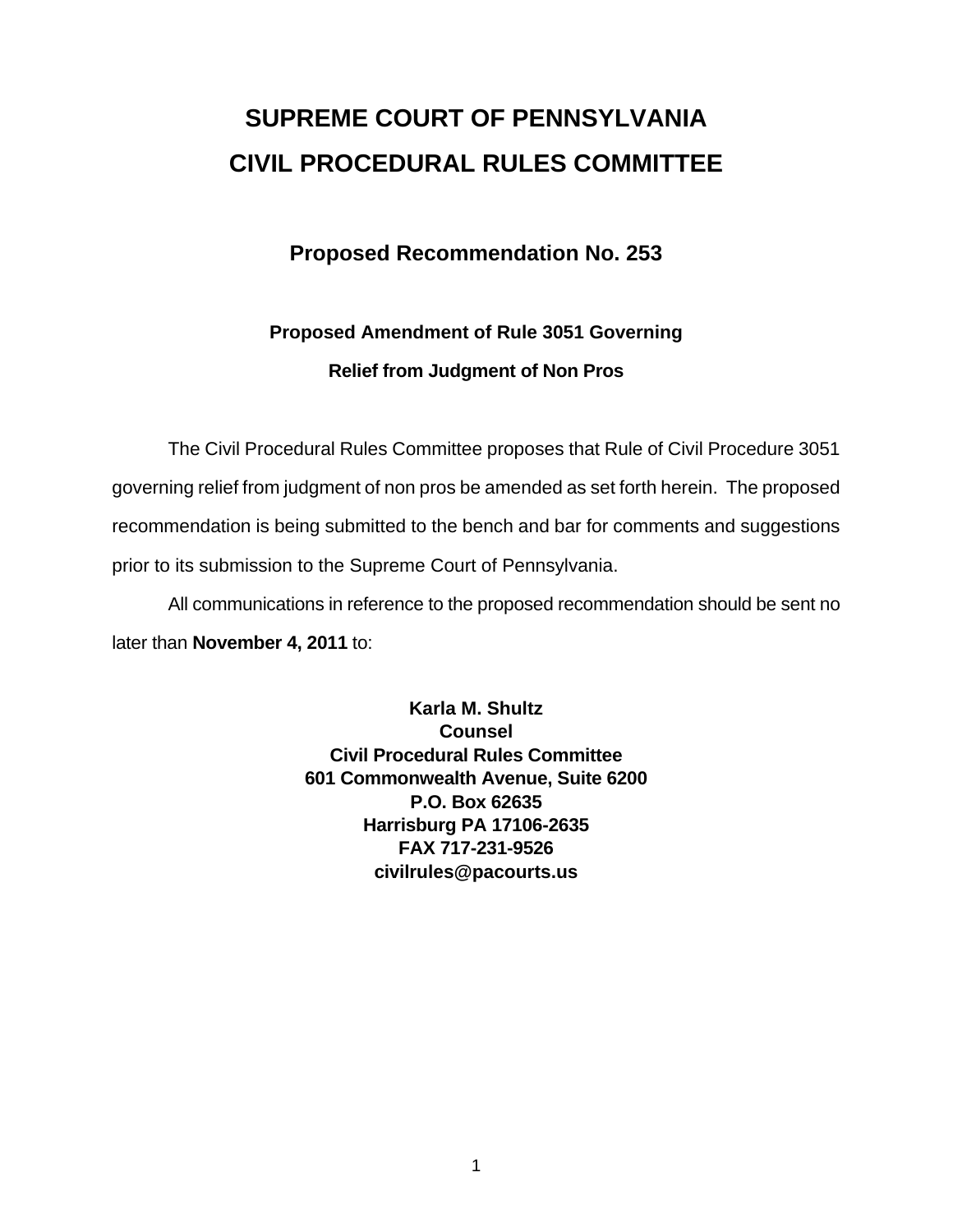#### **Rule 3051. Relief from Judgment of Non Pros**

 (a) Relief from a judgment of non pros shall be sought by petition. All grounds for relief, whether to strike off the judgment or to open it, must be asserted in a single petition.

 (b) **Except as provided in subdivision (c), [If] if** the relief sought includes the opening of the judgment, the petition shall allege facts showing that

- (1) the petition is timely filed,
- (2) there is a reasonable explanation or legitimate excuse for the inactivity

or delay, and

(3) there is a meritorious cause of action.

Note: See Rule 237.2 for special provisions relating to relief from a judgment of non pros entered pursuant to Rule 1037(a).

**(c)(1) This subdivision governs relief from a judgment of non pros dismissing a case for inactivity based on case law allowing a defendant to obtain a judgment of non pros where (i) there has been a lack of due diligence on the part of the plaintiff for failure to proceed with reasonable promptitude, (ii) the plaintiff has failed to show a compelling reason for the delay, and (iii) the delay has caused actual prejudice to the defendant.**

> **Note: See** *Jacobs v. Halloran***, 551 Pa. 350, 358, 710 A.2d 1098, 1103 (1998), for the requirements for a trial court to enter a judgment of non pros for inactivity.**

**(2) If the relief sought includes the opening of the judgment of non pros for inactivity, the petition shall allege facts showing that**

- **(i) the petition is timely filed,**
- **(ii) there is a meritorious cause of action, and**
- **(iii) the record of the proceedings granting the judgment of non pros**

#### **does not support a finding that each of the three requirements for entry of a**